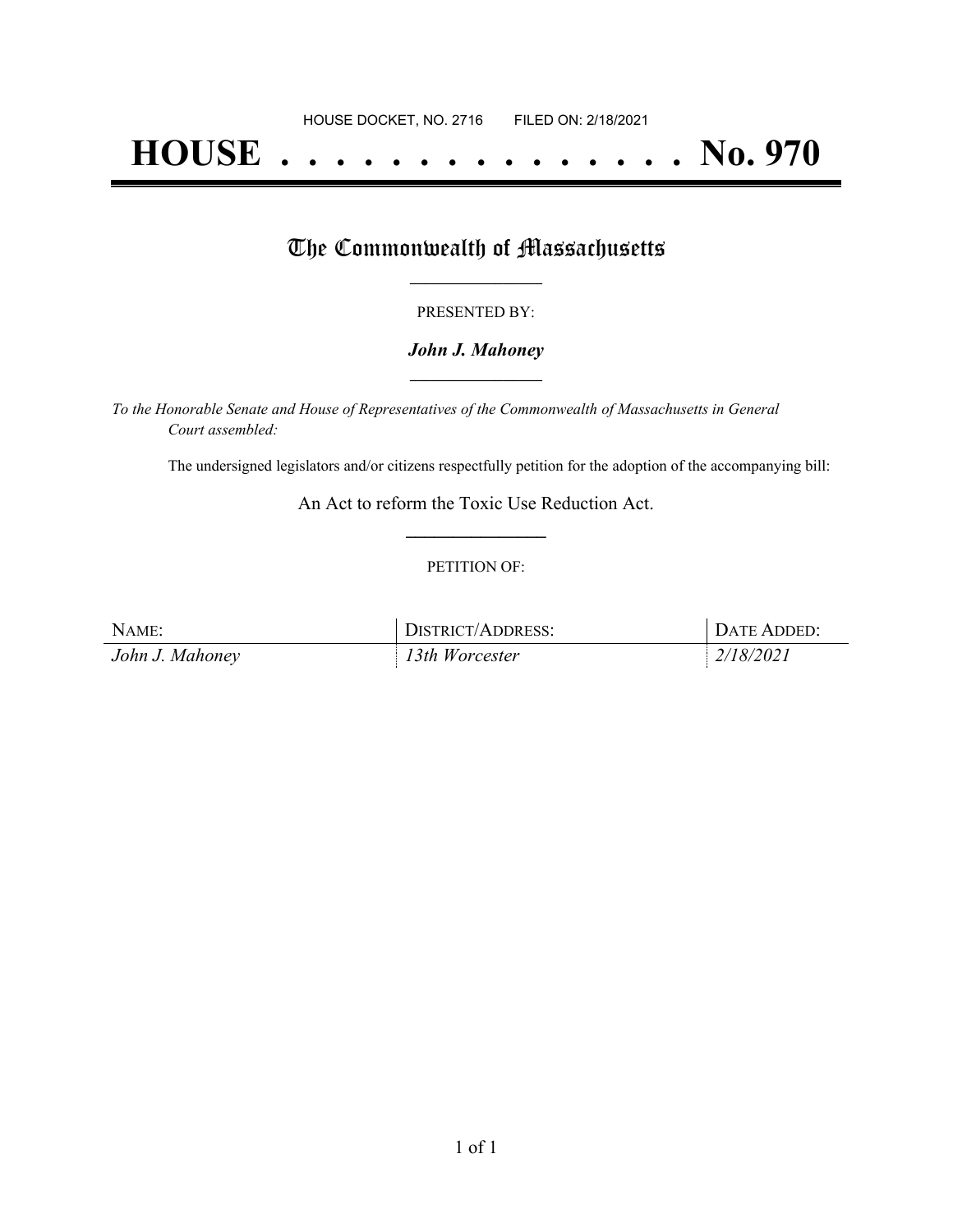## **HOUSE . . . . . . . . . . . . . . . No. 970**

By Mr. Mahoney of Worcester, a petition (accompanied by bill, House, No. 970) of John J. Mahoney for legislation to further regulate toxic use reduction plans. Environment, Natural Resources and Agriculture.

#### [SIMILAR MATTER FILED IN PREVIOUS SESSION SEE HOUSE, NO. *828* OF 2019-2020.]

### The Commonwealth of Massachusetts

**In the One Hundred and Ninety-Second General Court (2021-2022) \_\_\_\_\_\_\_\_\_\_\_\_\_\_\_**

**\_\_\_\_\_\_\_\_\_\_\_\_\_\_\_**

An Act to reform the Toxic Use Reduction Act.

Be it enacted by the Senate and House of Representatives in General Court assembled, and by the authority *of the same, as follows:*

| $\mathbf{1}$   | Section $11(A)(1)$ of chapter 21I of the General Laws, as appearing in the 2018 Official           |
|----------------|----------------------------------------------------------------------------------------------------|
| $\overline{2}$ | Edition, is hereby amended by striking out the first sentence and inserting in place thereof the   |
| $\mathfrak{Z}$ | following sentence: "On a schedule to be established by the department, but no more frequently     |
| 4              | than once every six years or when a new toxic substance is first used at a facility, and in either |
| 5              | case on an even-numbered year, each large quantity toxics users shall prepare and complete a       |
| 6              | toxics use reduction plan for each facility for which they are required to file a report in that   |
| 7              | year."                                                                                             |
|                |                                                                                                    |

8 Section 11(D) of chapter 21I of the General Laws, as appearing in the 2018 Official 9 Edition, is hereby amended by striking out the words "by July 1, two years after the first plan,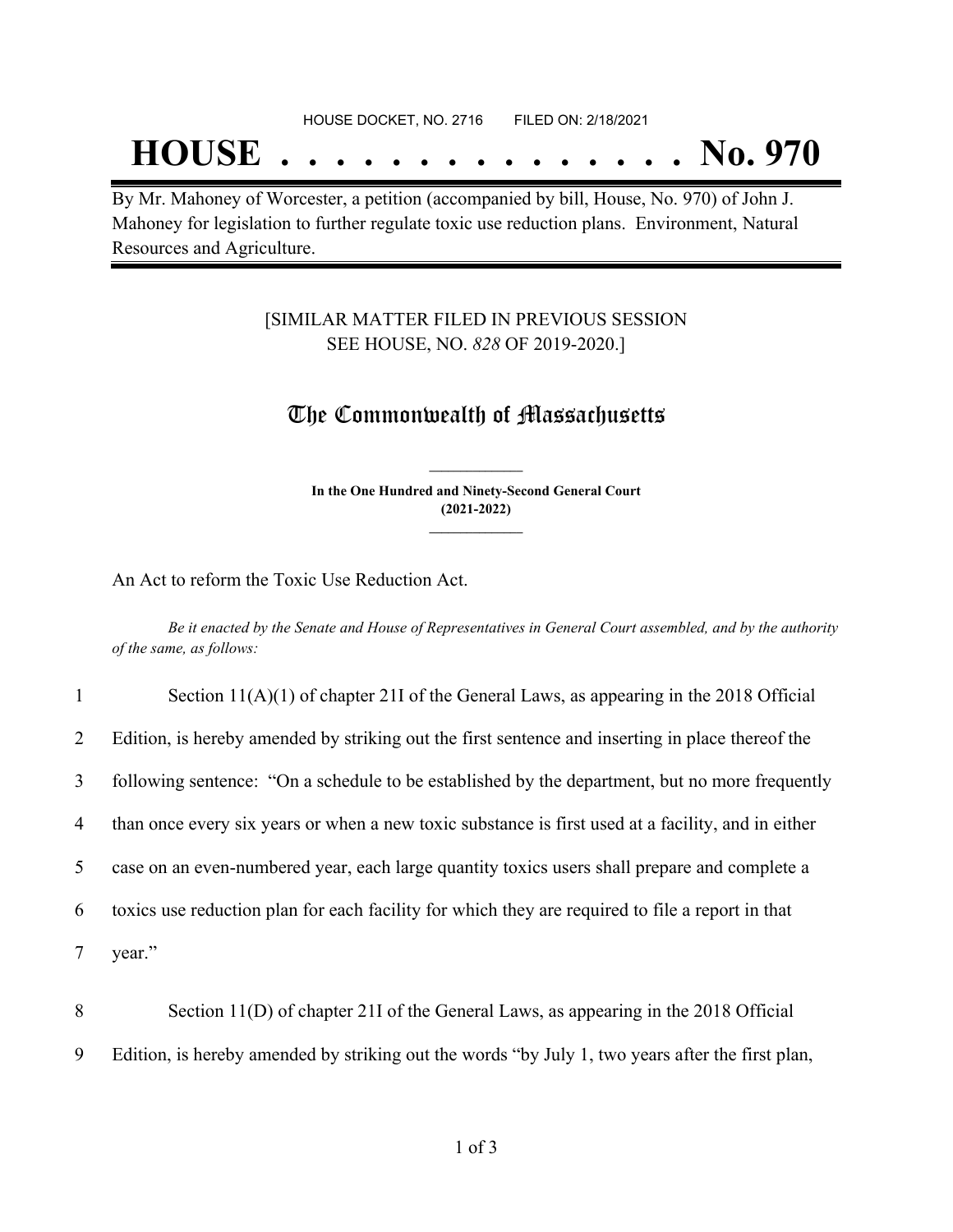and then according to the schedule specified by the department" and inserting in place thereof "by July 1, two years after the first plan, and then every six years".

| 12 | Section 11(F) of chapter 21I of the General Laws, as appearing in the 2018 Official                |
|----|----------------------------------------------------------------------------------------------------|
| 13 | Edition, is hereby amended by striking out the first sentence and inserting in place thereof the   |
| 14 | following sentence: "Large quantity toxics users shall file a plan summary with the department     |
| 15 | on or before July 1 of the year in which a toxics use reduction plan is due."                      |
| 16 | Section 12(C) of chapter 21I of the General Laws, as appearing in the 2018 Official                |
| 17 | Edition, is hereby amended by striking out the first sentence and inserting in place thereof the   |
| 18 | following sentence: "Certification shall be for not more than six years and shall be renewable for |
| 19 | additional six year periods."                                                                      |
| 20 | Section 12(C) of chapter 21I of the General Laws, as appearing in the 2018 Official                |
| 21 | Edition, is hereby amended by adding after the last sentence the following sentences: "The         |
| 22 | continuing education requirement for initial recertification and renewal shall not exceed 45 hours |
| 23 | per certification period for individuals certified pursuant to subsection $12(A)$ . The continuing |
| 24 | education requirement for initial recertification and renewal shall not exceed 36 hours per        |
| 25 | certification period for individuals certified pursuant to subsection 12(B). The continuing        |
| 26 | education requirement for subsequent recertification and renewal shall not exceed 36 hours per     |
| 27 | certification period for individuals certified pursuant to subsection 12(A). The continuing        |
| 28 | education requirement for subsequent recertification and renewal shall not exceed 30 hours per     |
| 29 | certification period for individuals certified pursuant to subsection 12(B)."                      |
|    |                                                                                                    |

 Section 19 of chapter 21I of the General Laws, as appearing in the 2018 Official Edition, is hereby amended by inserting after new subsection (I) the following subsection:

of 3